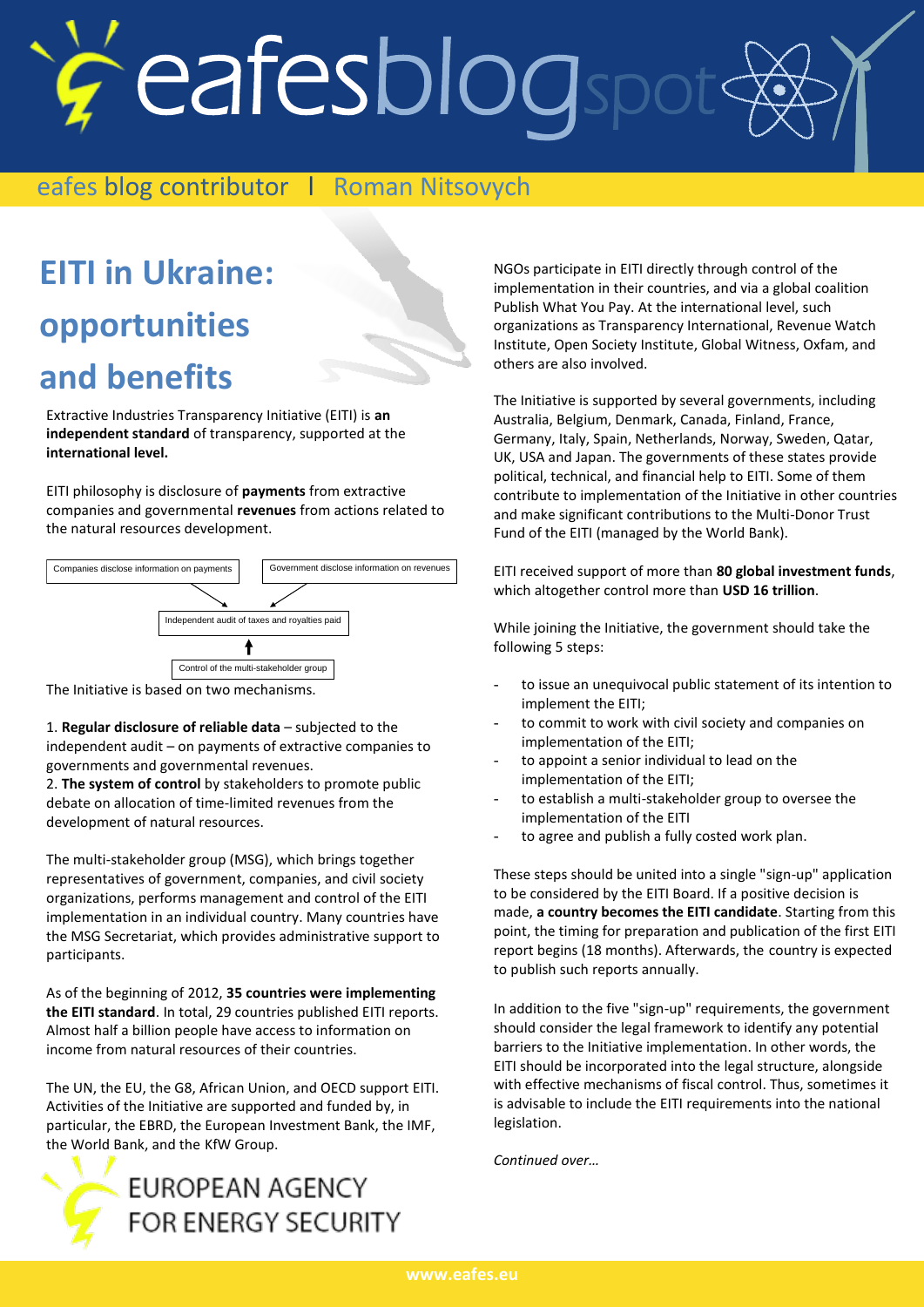eafesblogspot

### eafes blog contributor | Roman Nitsovych (continued)

# **EITI in Ukraine: opportunities and benefits** …continued

#### *Benefits for the government*

EITI implementation increases international trust, improves the investment climate, strengthens the energy security by means of more transparent, efficient, and competitive environment. The government have the opportunity to implement a standardized and internationally recognized procedure to ensure transparency in the natural resources management.

**Competitiveness**. Greater transparency of the fiscal regime, energy data and market rules speed up investments and *increase competitiveness and quality of service*. Implementation of EITI in Ukraine would give a clear signal that the government really aims effective governance and transparency in the extractive industries, especially in the gas sector.

**Credit rating**. A study conducted by the Revenue Watch Institute in March 2011, showed that transparency significantly *reduces the cost of sovereign loans* for the emerging resource-rich economies. According to the World Bank, implementation of the Initiative by Ukraine would have similar *positive impact on Ukraine's sovereign credit rating* (B+/B2) and eventually lead, among other things, to reduced cost of loans.

**Less corruption**. Disclosure of payments and cash flows between the industry and the government by means of the EITI *limits the possibility of corruption*. Transparency International has ranked Ukraine 152 among 182 countries in terms of corruption. By implementing EITI, the government can demonstrate compliance with the effective, open and responsible corporate governance. This will increase public trust and approval of sectoral policies in the country.

**Relations with the EU in transit sphere**. Ukraine may apply EITI to demonstrate that it is *a transparent and responsible transit country*. Ukraine should not only demonstrate its reliability and competitiveness, but also show that it is fully responsible to customers on both sides (buyers and sellers of gas). Transparency of gas flow data and consolidated payments, gained with the EITI, would enhance confidence in Ukraine from the part of the European Union and Russia.

**Technical assistance to Ukraine**. Implementation of the EITI in Ukraine is one of the six components of technical assistance offered by the European Commission and the World Bank. This assistance would allow NJSC Naftogaz and international financial institutions (EBRD, EIB and World Bank) to prepare and implement necessary *investment projects on modernization of the Ukrainian* 



#### *Benefits for the government*

EITI implementation increases international trust, improves the investment climate, strengthens the energy security by means of more transparent, efficient, and competitive environment. The government have the opportunity to implement a standardized and internationally recognized procedure to ensure transparency in the natural resources management.

**Competitiveness**. Greater transparency of the fiscal regime, energy data and market rules speed up investments and *increase competitiveness and quality of service*. Implementation of EITI in Ukraine would give a clear signal that the government really aims effective governance and transparency in the extractive industries, especially in the gas sector.

**Credit rating**. A study conducted by the Revenue Watch Institute in March 2011, showed that transparency significantly *reduces the cost of sovereign loans* for the emerging resource-rich economies. According to the World Bank, implementation of the Initiative by Ukraine would have similar *positive impact on Ukraine's sovereign credit rating*  (B+/B2) and eventually lead, among other things, to reduced cost of loans.

**Less corruption**. Disclosure of payments and cash flows between the industry and the government by means of the EITI *limits the possibility of corruption*. Transparency International has ranked Ukraine 152 among 182 countries in terms of corruption. By implementing EITI, the government can demonstrate compliance with the effective, open and responsible corporate governance. This will increase public trust and approval of sectoral policies in the country.

**Relations with the EU in transit sphere**. Ukraine may apply EITI to demonstrate that it is *a transparent and responsible transit country*. Ukraine should not only demonstrate its reliability and competitiveness, but also show that it is fully responsible to customers on both sides (buyers and sellers of gas). Transparency of gas flow data and consolidated payments, gained with the EITI, would enhance confidence in Ukraine from the part of the European Union and Russia.

*Continued over…*